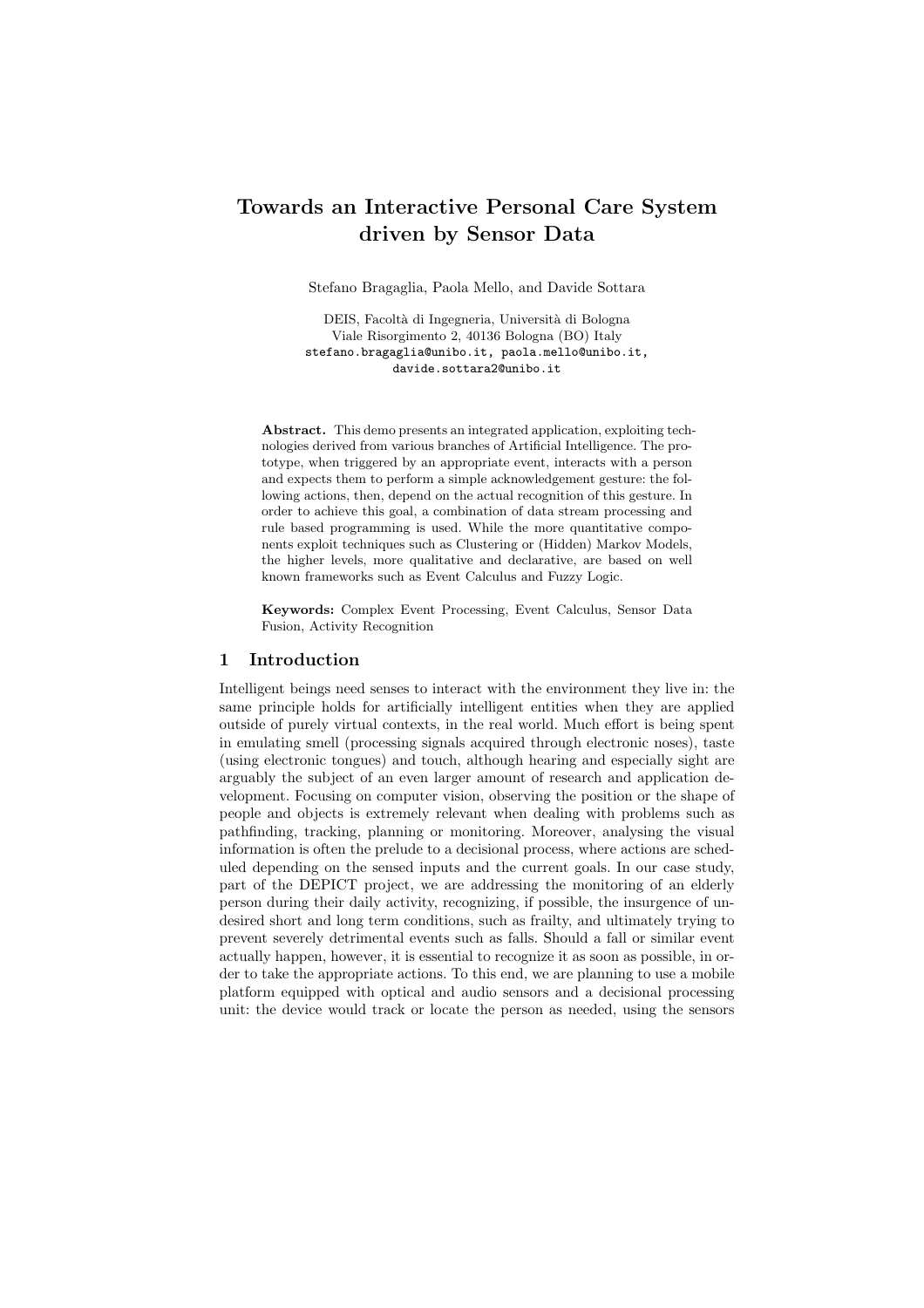to acquire information on their current status and capabilities. In this paper, however, we will not discuss the mobile platform, but focus on the sensors it is equipped with, and the collected information. This information will be analyzed to identify and isolate, in ascending order of abstraction, *poses*, *gestures*, *actions* and *activities* [1]. A pose is a specific position assumed by one or more parts of the body, such as "sitting", "standing" or "arms folded"; a gesture is a simple, atomic movement of a specific body part (e.g. "waving hand", "turning head"); actions are more complex interactions such as "walking" or "standing up", while activities are composite actions, usually performed with a goal in mind. Recognizing patterns directly at each level of abstraction is a relevant research task of its own, but it may also be necessary to share and correlate information between the levels. From a monitoring perspective, the more general information may provide the necessary context for a proper analysis of the more detailed one: for example, one might be interested in a postural analysis of the spine when a person is walking or standing up from a chair, but not when a person is sleeping.

## 2 AI Techniques

In order to analyse a person's movements in a flexible and scalable way, we propose the adoption of a hybrid architecture, combining low level image and signal processing techniques with a more high level reasoning system. The core of the system is developed using the "Knowledge Integration Platform"  $D\text{rools}^1$ , an open source suite which is particulary suitable for this kind of applications. It is based on a production rule engine, allowing to encode knowledge in the form of if-then rules. A rule's premise is normally a logic, declarative construction stating the conditions for the application of some consequent action; the consequences, instead, are more operational and define which actions should be executed (including the generation of new data) when a premise is satisfied. Drools, then, builds its additional capabilities on top of its core engine: it supports, among other things, temporal reasoning, a limited form of functional programming and reasoning under uncertainty and/or vagueness [6]. Being object oriented and written in Java, it is platform independent and can be easily integrated with other existing components. Using this platform, we built our demo application implementing and integrating other well known techniques.

*Vision sub-system.* At the data input level, we used a Kinect hardware sensor due to its robustness, availability and low price. It combines a traditional camera with an infrared depth camera, allowing to reconstruct both 2D and 3D images. We used it in combination with the open source OpenNI<sup>2</sup> middleware, in particular exploiting its tracking component, which allows to identify and trace the position of humanoid figures in a scene. For each figure, the coordinates of their "joints" (neck, elbow, hip, etc...) are estimated and sampled with a frequency of 30Hz.

<sup>&</sup>lt;sup>1</sup> http://www.jboss.org/drools

<sup>2</sup> http://www.OpenNI.org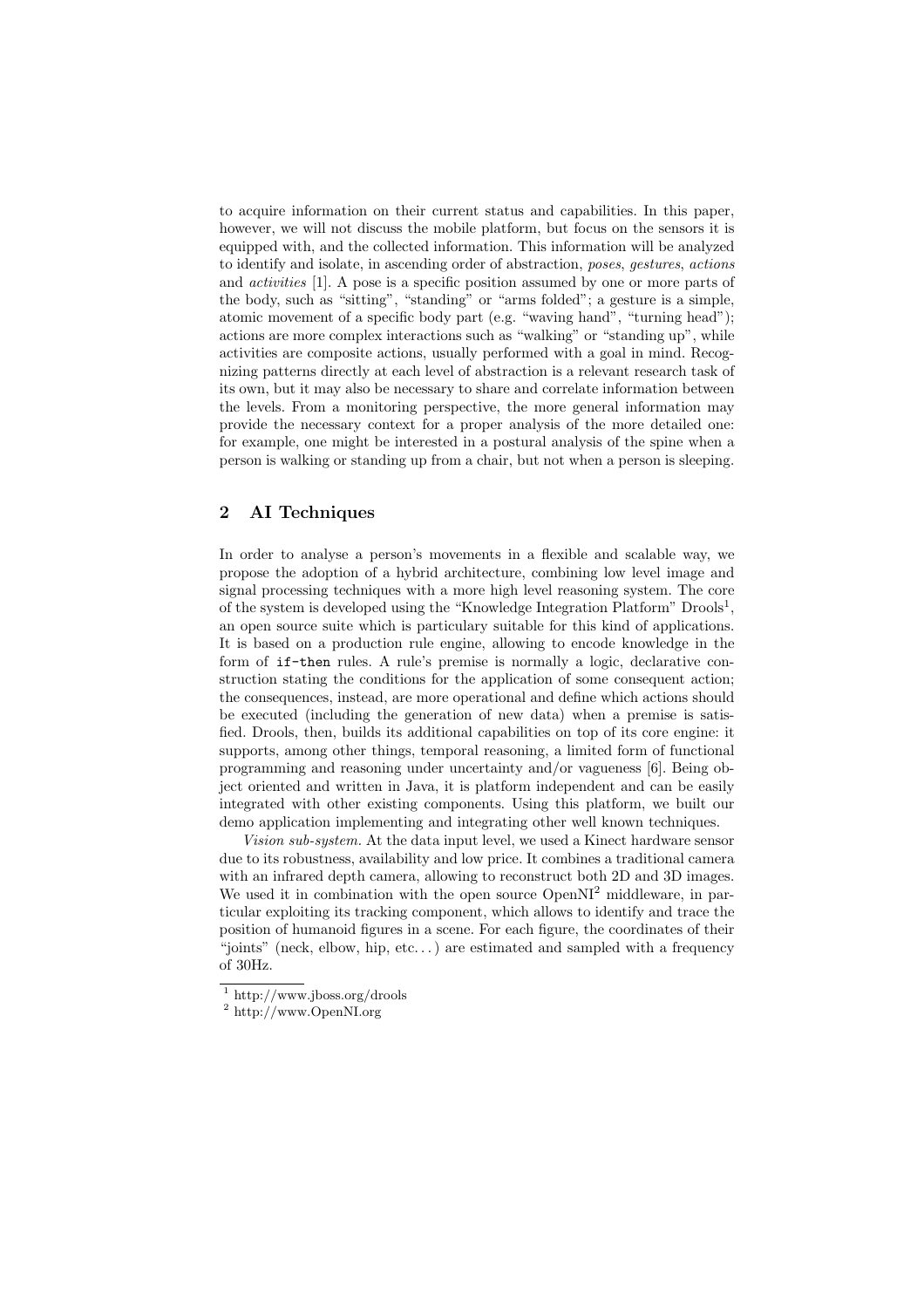*Vocal sub-system.* We rely on the open source projects Free TTS<sup>3</sup> and Sphinx-4<sup>4</sup> for speech synthesis and recognition, respectively.

*Semantic domain model.* Ontologies are formal descriptions of a domain, defining the relevant concepts and the relationships between them. An ontology is readable by domain experts, but can also be processed by a (semantic) reasoner to infer and make additional knowledge explicit, check the logical consistency of a set of statements and recognize (classify) individual entities given their properties. For our specific case, we are developing a simple ontology of the body parts (joints) and a second ontology of poses and acts. The ontologies are then converted into an object model [5], composed of appropriate classes and interfaces, which can be used to model facts and write rules.

*Event Calculus.* The Event Calculus [2] is another well known formalism, used to represent the effects of actions and changes on a domain. The base formulation of the EC consists of a small set of simple logical axioms, which correlate the happening of *events* with *fluents*. An event is a relevant state change in a monitored domain, taking place at a specific point in time; fluents, instead, denote relevant domain properties and the time intervals during which they hold. From a more reactive perspective, the fluents define the overall state of a system through its relevant properties; the events, instead, mark the transitions between those states.

*Complex Event Processing.* In addition to flipping fluents, events may become relevant because of their relation to other events: tipical relations include causality, temporal sequencing or aggregation [4]. Causality indicates that an event is a direct consequence of another; sequencing imposes constraints on the order events may appear in; aggregation allows to define higher level, more abstract events from a set of simpler ones. Exploiting these relations is important as the number and frequency of events increases, in order to limit the amount of information, filtering and preserving only what is relevant.

*Fuzzy Logic.* When complex or context-specific conditions are involved, it may be difficult to define when a property is definitely true or false. Instead, it may be easier to provide a vague definition, allowing the property to hold up to some intermediate degree, defined on a scale of values. Fuzzy logic [3] deals with this kind of graduality, extending traditional logic to support formulas involving graded predicates. In this kind of logic, "linguistic" predicates such as old or tall can replace crisp, quantitative constraints with vague (and smoother) qualitative expressions. Likewise, logical formulas evaluate to a degree rather than being either valid or not.

## 3 Demo Outline.

The techniques listed in the previous section have been used as building blocks for a simple demo application, demonstrating a user/machine interaction, based on vision and supported by the exchange of some vocal messages. The abstract

 $\frac{3 \text{ http://freets.sourcefore.net/docs/index.php}}{3 \text{ http://freets.sourcefore.net/docs/index.php}}$ 

<sup>4</sup> http://cmusphinx.sourceforge.net/sphinx4/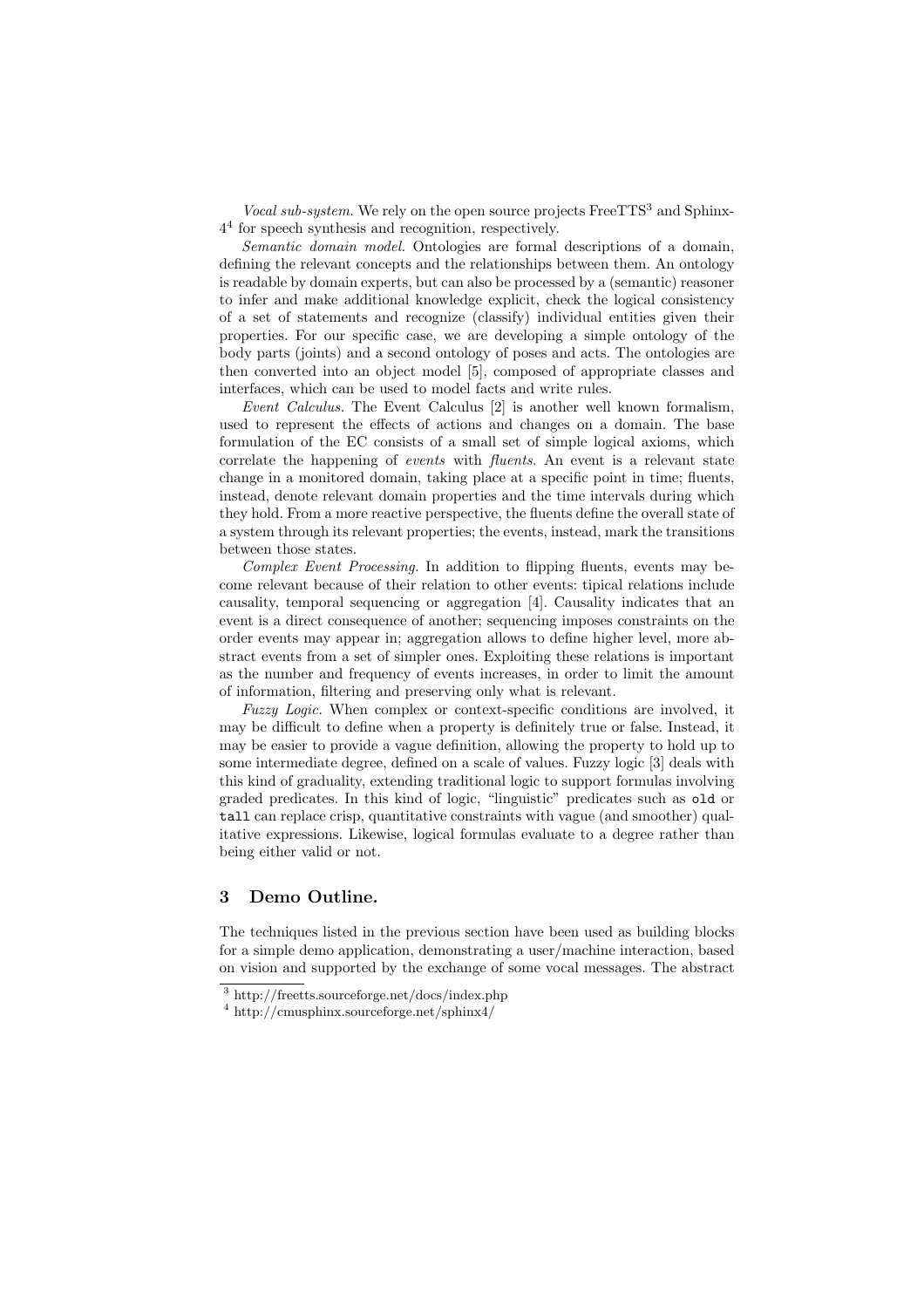

Fig. 1. Architectural outline

system architecture is depicted in Figure 1. The simple protocol we propose as a use case, instead, is a simplified interaction pattern where a monitoring system is checking that a person has at least some degree of control over their cognitive and physical capabilities. This is especially important when monitoring elderly patients, who might be suffering from (progressively) debilitating conditions such as Parkinson's disease and require constant checks. Similarly, in case of falls, estimating the person's level of consciousness may be extremely important to determine the best emergency rescue plan.

To this end, for each person tracked by the Kinect sensor, we generate an object model (defined in the ontology) describing its skeleton with its joints and their position in space. The actual coordinates are averaged over a window of 10 samples to reduce noise: every time a new average is computed, an event is generated to notify the updated coordinates. The coordinates are then matched to predetermined patterns in order to detect specific poses: each snapshot provides a vector of 63 features ( 3 coordinates and 1 certainty factor for each one of the 15 joints, plus the 3 coordinates of the center of mass ) which can be used for the classification. The definition of a pose may involve one or more joints, up to the whole skeleton and can be expressed in several ways. In this work, we adopted a "semantic" [1] approach, providing definitions in the form of constraints (rules) on the joints' coordinates. To be more robust, we used fuzzy predicates (e.g. leftHand.Y is high) rather than numeric thresholds, but the infrastructure could easily support other types of classifiers (e.g. neural networks or clusterers). Regardless of the classification technique, we assume the state of being in a given pose can be modelled using a fuzzy fluent, i.e. a fluent with a gradual degree of truth in the range [0*,* 1]. A pose, in fact, is usually mantained for a limited amount of time and, during that period, the actual body position may not fit the definition perfectly. In particular, we consider the maximum degree of compatibility (similarity) between the sampled positions and the pose definition over the minimal interval when the compatibility is greater than 0 (i.e. it is not impossible that the body is assuming the considered pose). Technically, we keep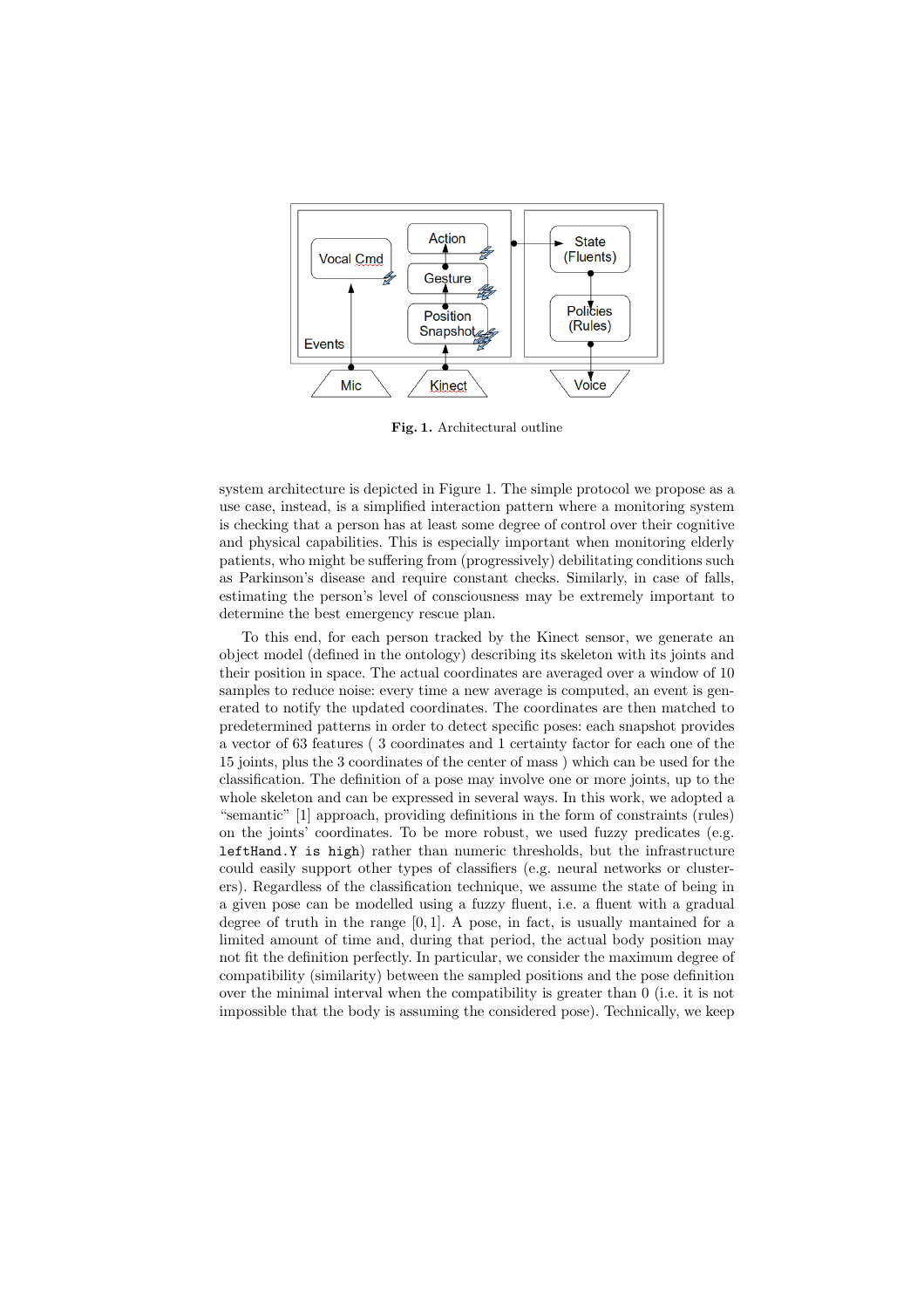a fluent for each person and pose, declipping it when the compatibility between its joints and the pose is strictly greater than 0 and clipping it as soon as it becomes 0. Given the poses and their validity intervals and degrees, denoted by the fluents, it is possible to define gestures and actions as sequences of poses and/or gestures. While we are planning to consider techniques such as (semi- )Hidden Markov Models, currently we continue adopting a "semantic", CEP-like approach at all levels of abstraction. Gestures and actions, then, are defined using rules involving lower level fluents. Their recognition is enabled only if they are relevant given the current context: the event sequencing rules, in fact, are conditioned by other state fluents, whose state in turn depends by other events generated by the environment.

*Usage.* The user is expected to launch the application and wait until the tracking system has completed its calibration phase, fact which is notified by a vocal message. From this point on, until the user leaves the camera scope, the position of their joints in a 3D space will be continuously estimated. When the application enters a special recognition state, triggered pressing a button or uttering the word "*Help*", the user has 60 seconds to execute a specific sequence of minor actions, in particular raising their left and right hand in a sequence or stating "*Fine*". With this example, we simulate a possible alert condition, where the system believes that something bad might have happened to the person and wants some feedback on their health and their interaction capabilities.

If the user responds with gestures, the system will observe the vertical coordinates of the hands: a hand will be raised to a degree, which will be the higher the more the hand will be above the shoulder level. A hand partially lifted will still allow to reach the goal, but the final result will be less than optimal. At any given time, the recognition process considers the highest point a hand has reached so far, unless the hand is lowered below the shoulder (the score is reset to 0). If both hands have been completey lifted, the user has completed their task and the alert condition is cancelled; otherwise, the system will check the current score when the timeout expires. In the worst case scenario, at least one of the hands has not been raised at all, leading to a complete failure; finally, in intermediate situations, at least one hand will not have been lifted completely, leading to a partial score. The outcome will be indicated using a color code: green for complete success, red for complete failure and shades of orange for the intermediate cases, in addition to a vocal response message. If the user answers vocally, instead, the alarm will be cleared and no further action will be taken.

#### 4 Conclusions

We have shown an example of a tightly integrated, leveraging both quantitative and qualitative AI-based tools. Despite its simplicity, it proves the feasibility of an interactive, intelligent care system with sensor fusion and decision support capabilities.